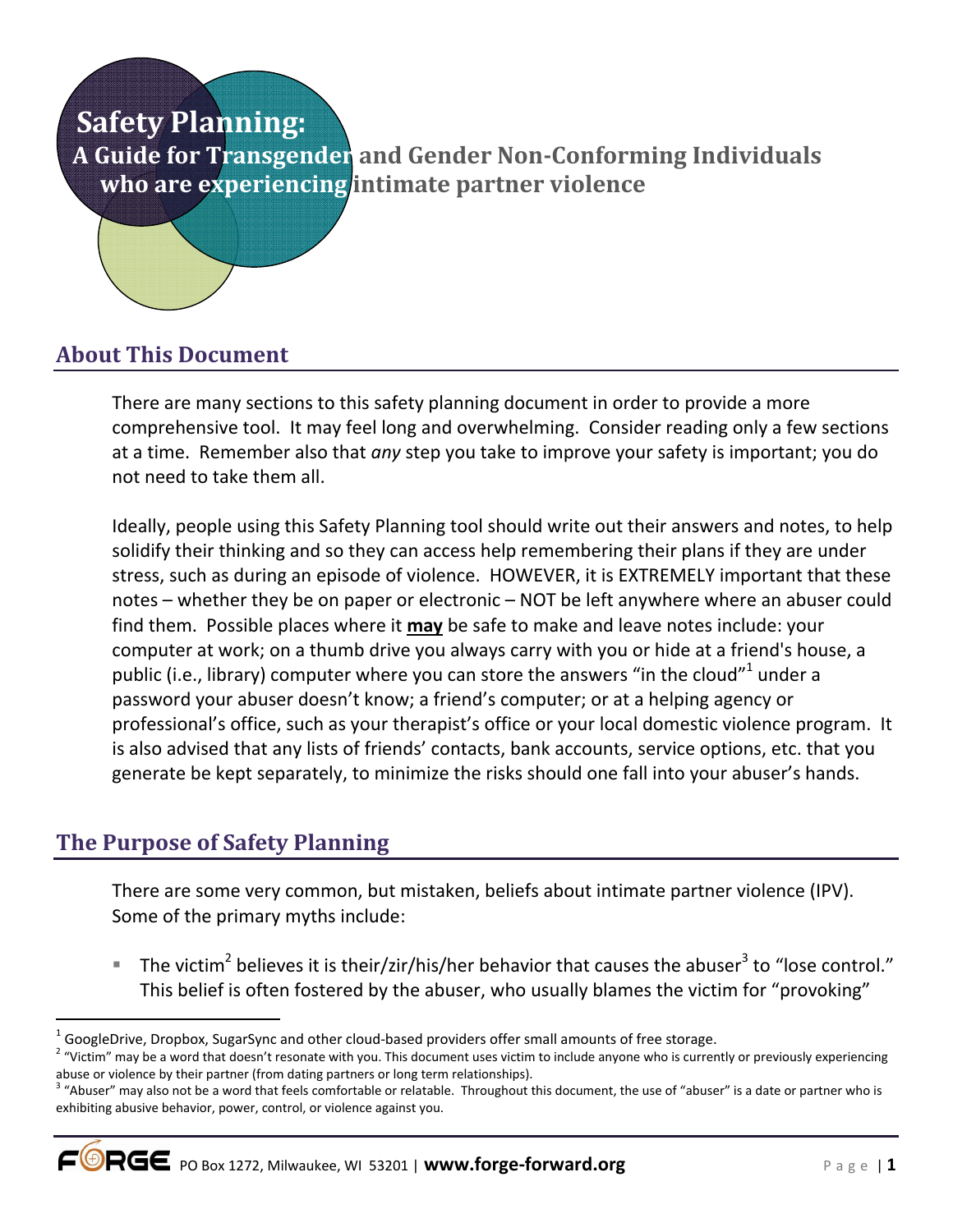

the victim. That means the abuser doesn't have to take responsibility for their abusive actions. It also, perversely, helps the victim imagine they $4$ /ze/he/she has some control over the situation.

- The victim and/or abuser may believe that relationship violence is normal and to be expected.
- The victim and/or abuser may believe that the violence was a one-time occurrence that will not be repeated.
- The victim and/or abuser may believe that it's only domestic violence if it's a man abusing a woman.

Through safety planning, friends, family, advocates, and concerned professionals can help victims understand that these beliefs are dangerous myths and help the victim focus on where they/ze/he/she actually does have power and control: planning for and taking concrete actions that can enhance their/zir//his/her safety.

# **What is Intimate Partner Violence (IPV)?**

IPV is known by many names, including domestic violence, family violence, abuse, and battering. While most people think IPV involves physical violence, it can also include forced sexual activity, financial exploitation, stalking, blackmail, coercion, isolation, harassment, and emotional abuse. The line between normal disagreements or tension between within a relationship and IPV may be subtle. Many people say that it is IPV when one person routinely tries to control the other through violence, threats, and manipulation. If you feel afraid at home or when you are with your partner, there's a good chance you are experiencing IPV. Another sign of IPV is realizing that your partner has slowly managed to isolate you, separating you from your normal supports, activities, and friendships. Abusers tend to do this to make their victims more dependent on them, and to lower the chances that the victim will decide to leave. A third possible sign of IPV is realizing that your partner has made you feel chronically ashamed of yourself or worthless.

Some abusive relationships will only contain one or two of these components, while other relationships will have many, complicated, forms of abuse woven throughout multiple aspects of their relationship dynamic. Any amount of abusive behavior is abuse. You deserve to access support that will help you live without abuse. Everyone deserves relationships that are free from abuse of all kinds.

-

 $^4$  To be inclusive of all genders of victims and abusers, this document will list multiple pronouns or use "they" as a singular pronoun.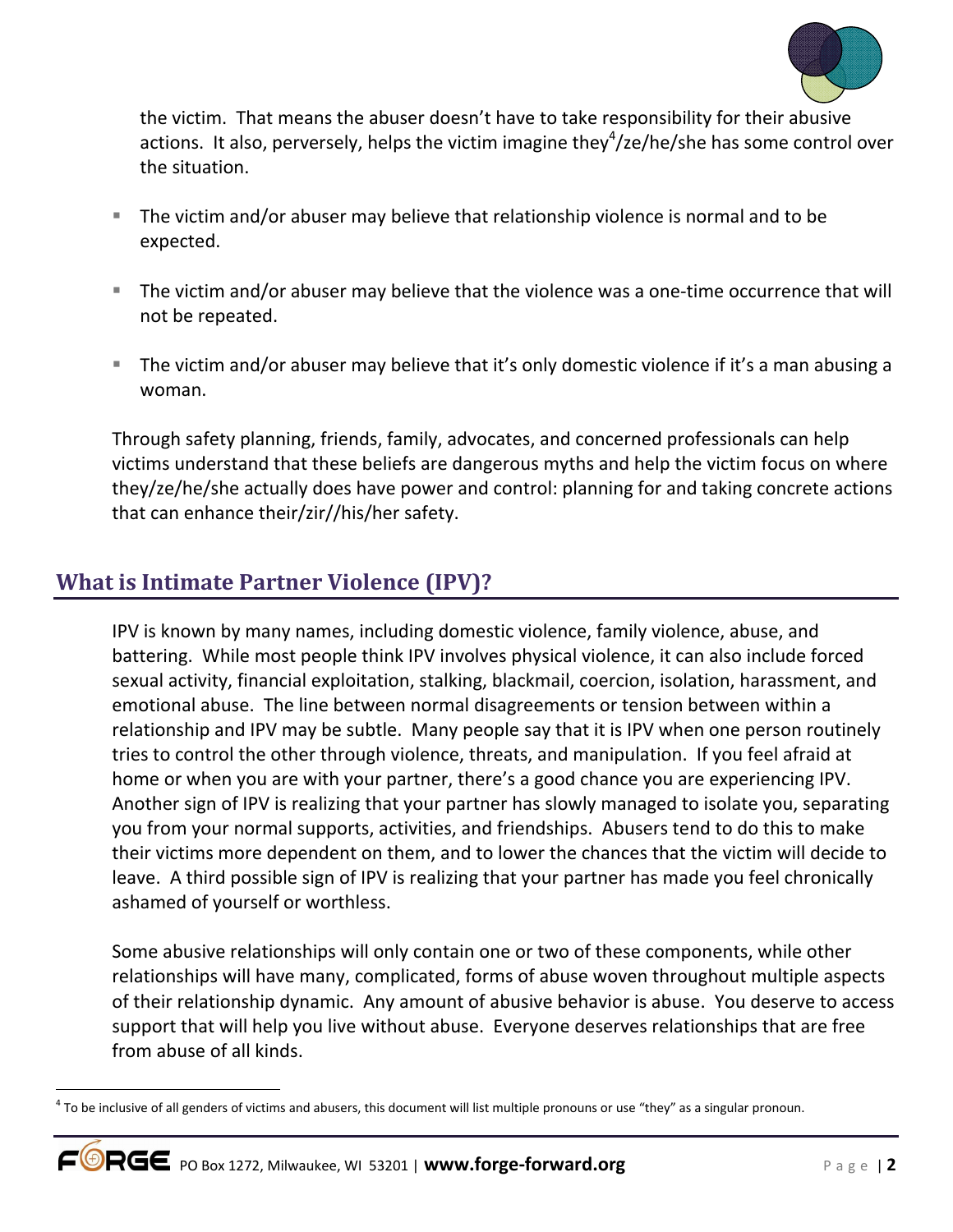

# **How Often Does IPV Occur?**

IPV is very common. A lot of research indicates that roughly 1 in every 4 intimate relationships – be they heterosexual or lesbian, gay, or bisexual; people who are transgender, gender nonconforming, or non-transgender; people of any race, age, level of disability, income level, religion – experiences IPV. Despite how common it is, it is not something you have to live with. Many people grew up in abusive households and never learned that living together peacefully is normal and something they should have. Transgender<sup>5</sup> people, often having grown up subject to others' hurtful name-calling and/or abuse because they are gender non-conforming, seem particularly likely to believe that they are lucky to ever find love, even if that love turns violent. No person should have to be in a relationship that is abusive. Transgender people can and should have loving partnerships that are free from violence or coercion.

### **Can Abusers Change?**

 $\overline{a}$ 

Some abusers do eventually learn how to have an intimate relationship without hurting or trying to control their partner. However, this is not an easy process and almost never happens after an abuser simply promises they will never be violent again. Instead, violent or coercive partners have to unlearn habits of thought and behavior that lead them to try to control their partners' behavior rather than their own behavior and emotions. Oftentimes, they have to work through and heal their own experiences of having been abused. Then they have to learn and practice new interpersonal skills to a point where even under substantial stress, they are able to control their emotions and behavior, which result in making choices that are healthy for both partners. Making these changes takes a lot of time and effort, and usually requires therapy or other professional assistance.

Some domestic violence advocates urge partners who are being harmed to *not* attend couples counseling with their abuser. Their fears include:

- the therapist may agree with the abuser that the victim needs to make all the changes;
- the victim may say something in therapy the abuser may use against him or her later; and
- the abuser may use therapy as just another setting in which to make the victim feel bad.

<sup>&</sup>lt;sup>5</sup> FORGE uses "trans," "transgender" and "gender non-conforming" as very large umbrella terms that are fully inclusive of hundreds of gender identities, histories, experiences, and expressions. Although this document will primarily use the terms "trans" and "transgender," FORGE includes and presumes that many individuals will more closely align with terms such as genderqueer, gender fluid, bi-gender, omni-gender, two-spirit, androgynous, femme, butch, transsexual, crossdresser, woman of transsexual experience, man of transsexual history, trans man, trans woman, boi, T-girl, stud, aggressor, and many other terms.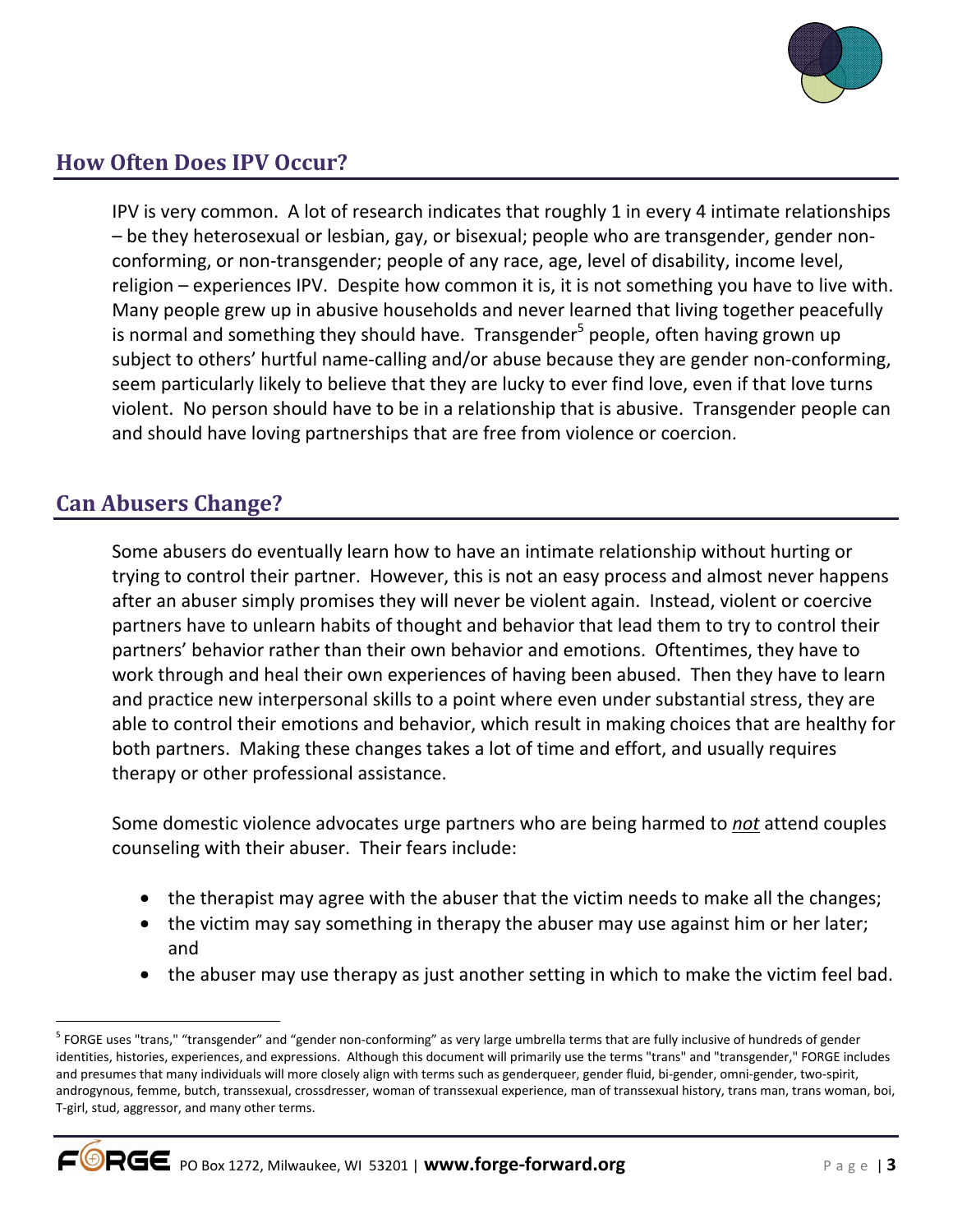

However, you know your abuser better than anyone else, and only you can decide if couples counseling will be safe for you and might be helpful to both you and your partner.

For a variety of reasons, many people who experience IPV choose to stay with their partner, either temporarily or permanently. (Individuals who experience harm from their partners also frequently leave and then return, sometimes more than once before they are able to permanently stay away.) If this is true for you, you can and should think about how you can lower the chances of you and/or your children and pets being harmed by your abusive partner. Safety planning can help you do this.

### **What Is a Safety Plan?**<sup>6</sup>

A Safety Plan is a set of actions you can take if you stay with the abuser, while preparing to leave the abuser, and/or after you have left. This document will help you identify ways of being more prepared to keep yourself (and your children and pets, if you have them) safe. Work through the sections in this safety planning tool that are relevant to you – by yourself, or ideally with a friend, advocate or provider.

Remember that a Safety Plan can't prevent abuse, because that's under the control of the abusive partner (no matter how much they claim you provoked it). But if you:

- Plan what to do ahead of time;
- Prepare to carry out your plan; and
- Rehearse the steps you need to take...

you are far more likely to be successful at avoiding the worst.

Note that the suggestions in this Safety Plan are written for a wide range of situations. You know your situation best, so make sure you think through what is best *for you* and make whatever changes or additions feel right to you.

# **Laying the Groundwork**

You can't always predict an incidence of violence, and many victims find that they are either gradually or suddenly being subjected to much worse violence than they were at first. For both

<sup>.</sup> <sup>6</sup> FORGE is grateful for other LGBTQ organizations who have constructed safety plans. Some content in this document has been adopted from the online Safety Planning guide of the Gay Men's Domestic Violence Project (http://gmdvp.org/domestic-violence/safety-planning) and the "Intimate Partner Violence Safety Plan" developed by Outfront Minnesota (http://www.outfront.org/programs/avp).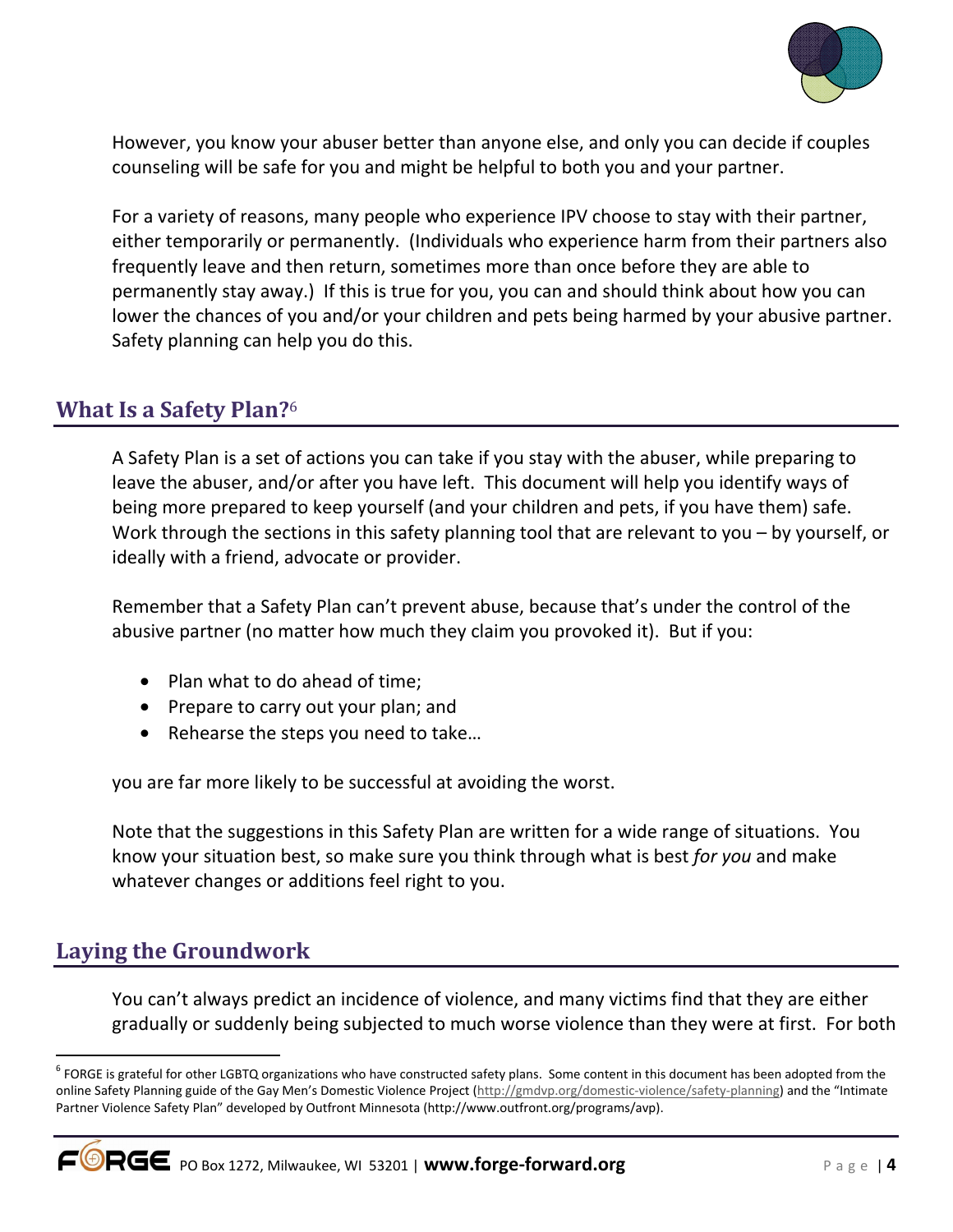

these reasons, seriously consider laying important groundwork that may later prove lifesaving, even if you think your current situation doesn't warrant such measures.

**Identify service and support options.** Find out what domestic violence services are offered in your area, and what their phone numbers are. There are over 40 LGBTQ<sup>7</sup> anti-violence programs (AVPs) across the country. AVPs exist to support people who have or are experiencing abuse or assault. They work hard to identify local, state and regional resources for LGBTQ people who have experienced violence and need help. You can find a list of the AVPs at

http://www.avp.org/storage/documents/NCAVP\_member\_and\_affiliate\_list\_October\_2 012.pdf). If one is near you (in your state or region), include them first on your resource list.

Identify other local domestic violence services. One place to start looking for referrals is The National Domestic Violence Hotline at 1-800-799-SAFE (7233). (Their TTY number is 1-800-787-3224).

When you are ready to call an AVP, the National Domestic Violence Hotline, or any other DV program, call them from a safe place (see "Become aware of your electronic trail," below) and find out what their policies are about serving transgender people and what services, if any, they may be able to offer you while you remain with your abuser and/or if you choose to leave.

- **Start a dated journal of your abuse.** Include threats, stalking, and destruction of property. Add photos if you can. This information will be useful in securing a restraining order or any other legal action you may need to take later on. Obviously, it is critical that this journal be kept somewhere where your abuser will never find it. Consider renting a safety deposit box to keep hard copies of journal entries or photos. A second relatively secure option is to use a password protected cloud-based electronic file service, so no electronic file is on your computer's hard drive, and no photos are on your phone or hard drive.
- **Begin recruiting supporters and develop code words.** Transgender people may need to think very carefully about who they know who they can trust to keep confidential information from the abuser. Such individuals may be friends (particularly if they are not also friends with the abuser), neighbors, co-workers, or other people you know. When you identify such individuals, begin sharing your situation and ask them specifically if they would be willing to help you if the situation got worse. Set up a code word or phrase that will tell them you are in danger and need them to call for help (make sure you are

-

 $7$  LGBTQ = Lesbian, Gay, Bisexual, Transgender, Queer/Questioning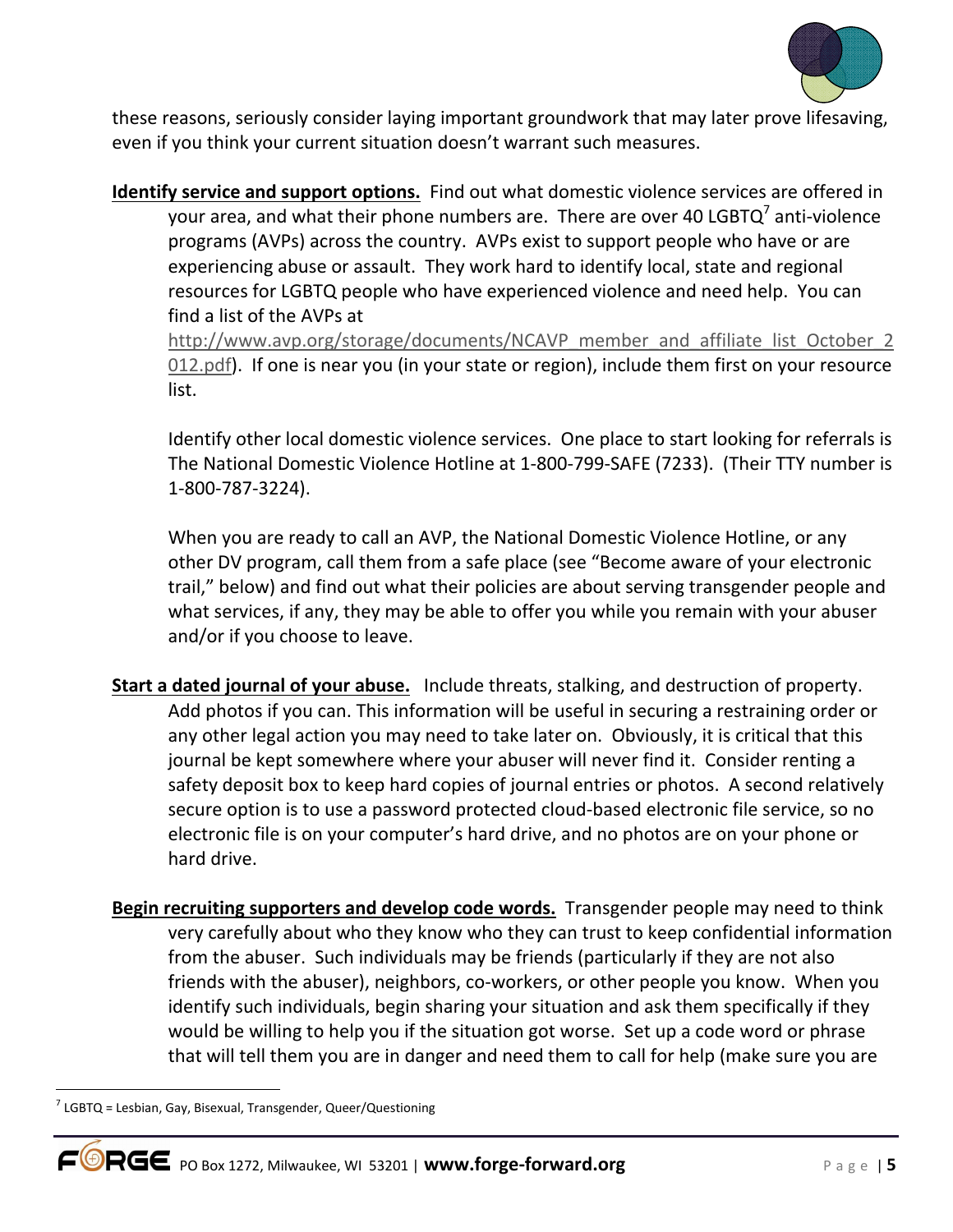

explicit about what kind of help you want them to call). Find out if they would be able to offer other concrete help such as housing you in an emergency, storing duplicate copies of important papers, or keeping your safety bag of packed clothes/supplies.

- **Stock your wallet and its backup.** Keep your wallet with important identification, credit cards, and other material with you at all times. Make copies of critical documents and account numbers and keep them someplace safe, such as a friend's house, at work, or in a password protected computer file stored outside of the house. A following list includes most of the documents you might need if you leave for a lengthy period of time:
	- o Driver's license/state identification card, car registration, and proof of insurance
	- o Work ID/work permit
	- o Health care insurance or Medicaid/Medicare ID cards
	- o Social Security card
	- o Birth certificate
	- o Passport
	- o Green card, visa, or other immigration papers
	- o Carry letter if your identification has not been completely updated
	- o Surgeon's letter if your identification has not been completely updated
	- o Court order for name/gender change
	- o Copies of any restraining order, if you have obtained one
	- o Welfare identification
	- o Lease or home deed, house or renters insurance information
	- o Children's identification/adoption records
	- o Paternity or custody records
	- o School and vaccination records (self and children)
	- o Marriage license or divorce papers
	- o Medical records
	- o Other court documents
	- o List of possible service organizations (see Laying the Groundwork)
	- o List of friends' and therapist's addresses and phone numbers

It is common for abusers to become angry and increase the level of violence when their partner leaves, even if they intend to come back. Leaving is therefore a very dangerous time for victims. Begin planning for this eventuality by developing **two useful habits**.

**1. Become aware of your electronic trail.** With many people carrying cell phones that can be tracked by GPS and using computers that keep traces of users' searches and communications, it is becoming increasingly easy for knowledgeable individuals who wish to control or stalk their partners to track down where their victims have gone.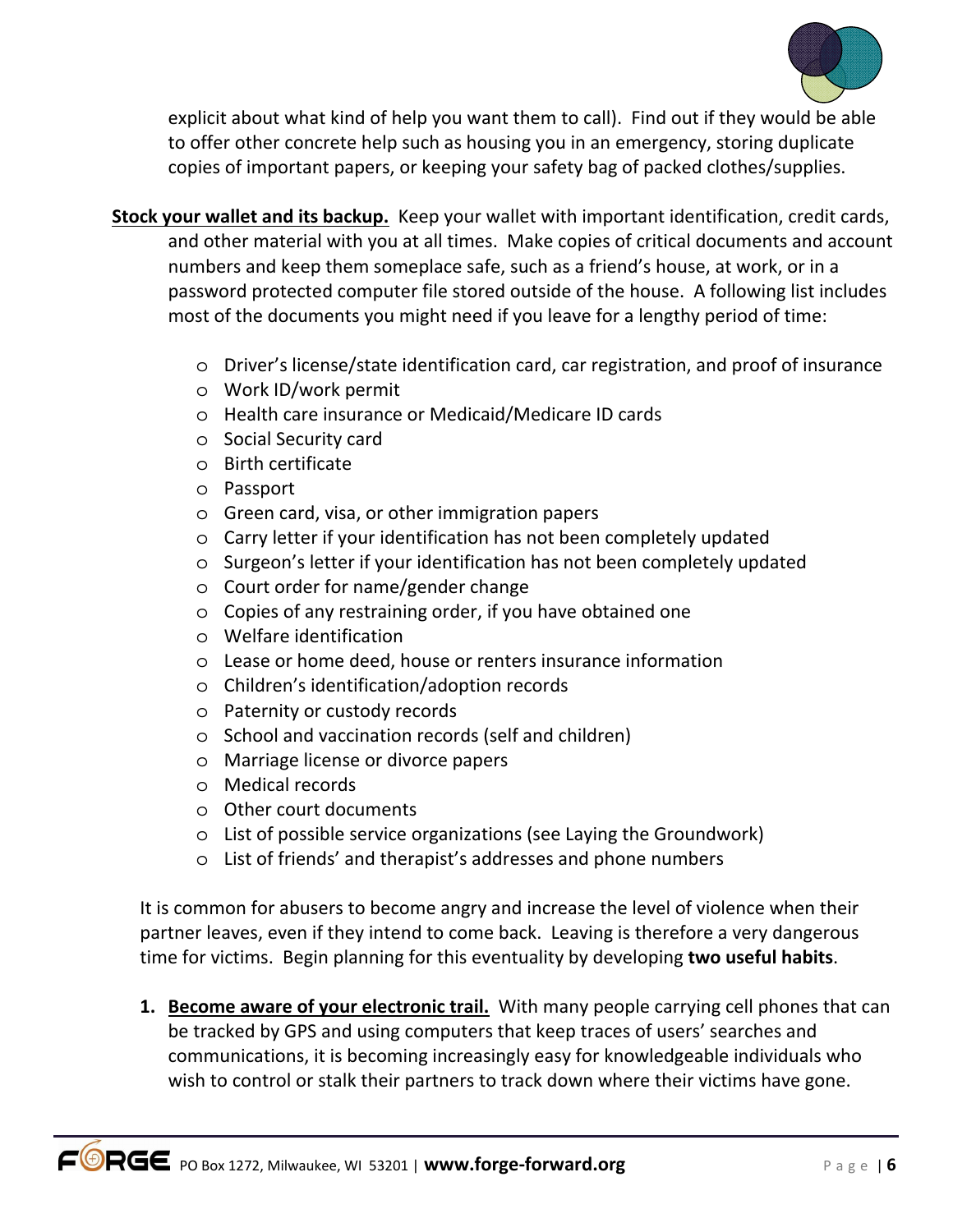

Your travels may be traceable through credit card bills, debit card statements, your cell phone, and, of course, your social media updates. If you search for shelters on your home computer or a tablet you leave behind, your abuser may be able to learn where you might be. Don't trust your cell phone to keep all of your friends' and resources' phone numbers (it might be left behind or broken), but don't leave a paper or computerized directory around where your abuser can find it, either. Make sure you have multiple ways of accessing important numbers, and that they are kept in places your abuser doesn't have access to, like at friends' houses, work, or electronic storage not accessed by computers/phones at home. Whenever possible, do your resource scouting at public computers and/or public phones, or borrow a friend's. Hide critical computerized information behind passwords your abuser would never guess, not your usual ones.

**2. Develop habits that regularly take you out of the home.** Develop a regular habit that takes you out of the house, such as daily taking out the garbage, going for a walk, or getting a newspaper. This activity can be used as an excuse to leave if you have warning that abuse is about to occur. Or if you are planning to leave, the activity can be a safe way to get out of the home.

# **Staying Safe at Home**

**Scout out your home.** Sometimes when it's not possible to avoid a peak violent episode, a victim can still maneuver that outburst to a safer spot.

You want to avoid:

- Being cornered in closets, small spaces, or bathrooms;
- Rooms where weapons (guns) or potential weapons (knives, fireplace tools, or fire extinguishers) are stored; and
- Stairways, unless you are using them to flee the home.

You do want:

• Rooms with a phone and/or a door or window you can escape out of.

Try not to have your abuser standing between you and an exit. Think ahead. Before an incident, practice how to get out. Teach the escape plan to your children, if you have any. If you live in a tall building, consider what elevators, stairwells, or fire escapes you can use.

**Recruit your neighbors.** While some trans and gender non-conforming people do not feel like calling the police is helpful, others do. If you do want the police called when you are in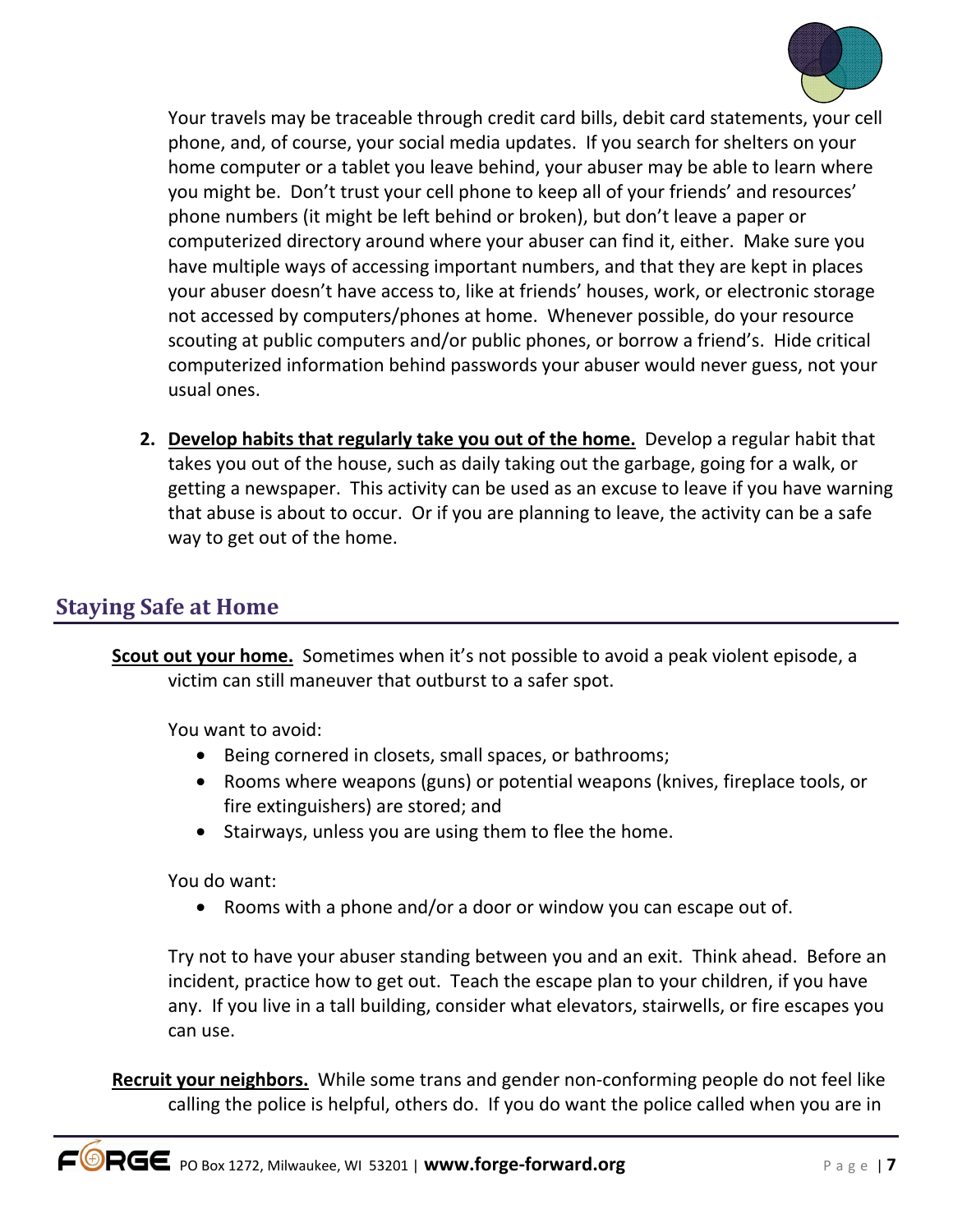

danger, consider talking to trustworthy neighbors and asking them to call the police if they hear suspicious noises coming from your house. You may also want to develop a code phrase or visible sign (like a towel hung in a window) that will signal them that you are in trouble and want them to call the police.

### **Emergency Safety Bag**

Abuse can get worse over time or quite suddenly. If you have ever felt in danger from your abuser, consider preparing an "emergency safety bag" that can save you precious time if you suddenly need to leave your home. This bag should be stored in a safe and easily accessible place, such as a friend's or family member's home, at work, in a car trunk, or any place to which the abuser will not have access.

Possible contents include:

Finances

- o Cash
- $\circ$  Credit cards and ATM cards<sup>8</sup>
- $\circ$  Checks<sup>9</sup>

#### Essential resources

- o Keys to car, house, work, safety deposit/post office boxes
- o List of possible service organizations (see Laying the Groundwork)
- o List of friends' and therapist's addresses and phone numbers
- o Spare glasses or contact lenses
- o Medications, prescriptions, contact information for doctor(s) and pharmacy
- $\circ$  Cell phone and charger<sup>10</sup>
- o Any assistive devices you need
- o Photos of the abuser
- o Your journal of abuse, if you do not already store it elsewhere, and/or photos of injuries your partner has inflicted on you
- o Public transportation schedule

.

 $^8$  If your credit card and bank charges statements go to an address you share with the abuser, they can be used by the abuser to trace where you are. Ideally, change the address where these statements go so they do not fall into your abuser's hands. If the accounts are in both names, the abusive partner can still request access to the account information from the bank. It is safest to consider using only cash and/or opening new accounts if you leave.

<sup>&</sup>lt;sup>9</sup> See above.

<sup>&</sup>lt;sup>10</sup> Your cell phone may have a GPS that your abuser can use to track you. You definitely do not want to leave your cell phone where your abuser has access to it – it will contain too much information about your friends and contacts – but it may be safer for you to stash it someplace after you leave and purchase a new, limited-use phone. You can also ask a domestic violence program to assist you in obtaining a free cell phone that can only dial 911 in emergencies.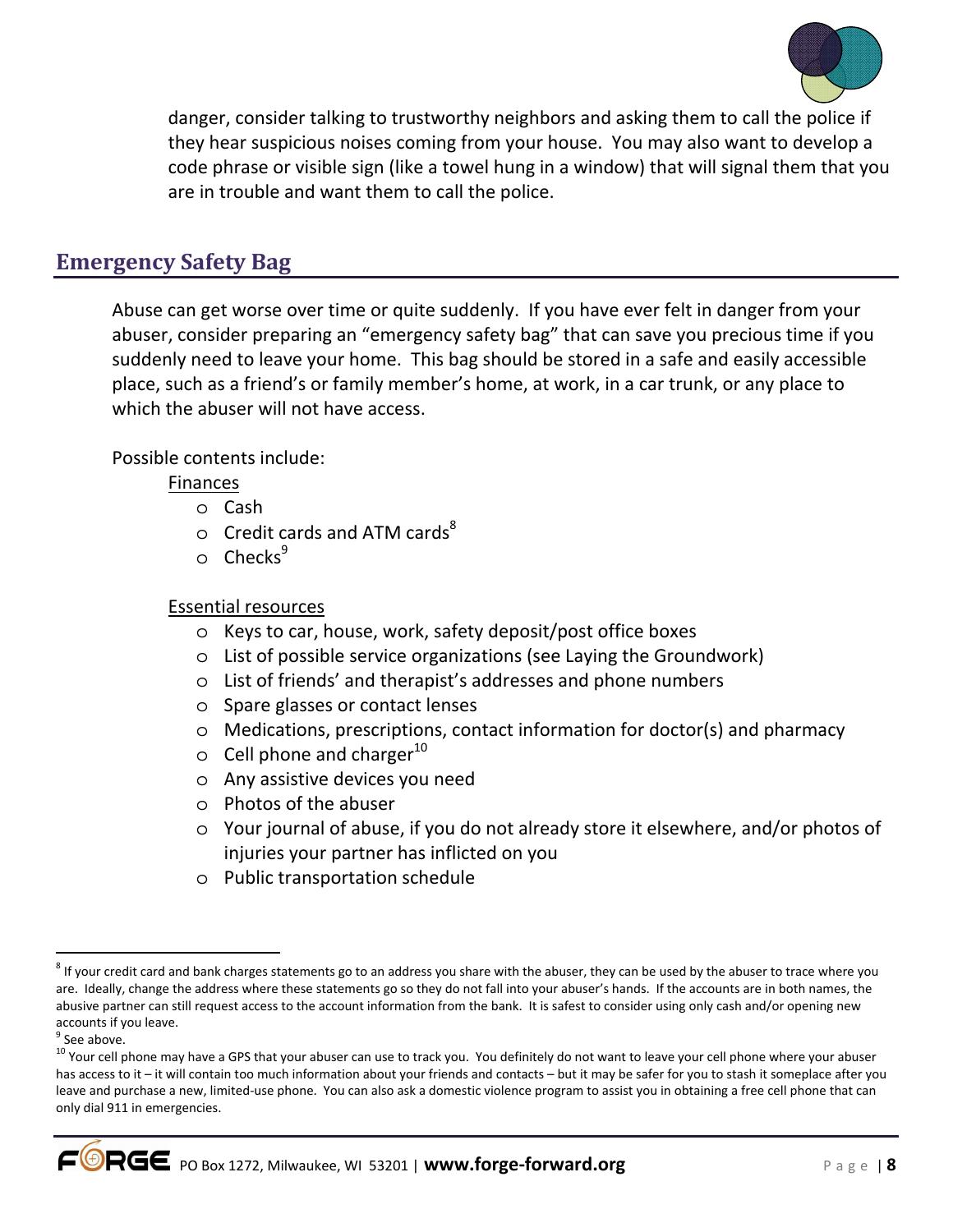

#### Identification and paperwork

- o Driver's license/state identification card, car registration, and proof of insurance
- o Work ID/work permit
- o Carry letter if your identification has not been completely updated
- o Surgeon's letter if your identification has not been completely updated
- o Health care insurance or Medicaid/Medicare ID cards
- o Social Security card
- o Birth certificate
- o Passport
- o Green card, visa, or other immigration papers
- o Court order for name/change change
- o Copies of any restraining order, if you have obtained one
- o Welfare identification
- o Lease or home deed, house or renters insurance information
- o Children's identification/adoption records
- o Paternity or custody records
- o School and vaccination records (self and children)
- o Marriage license or divorce papers
- o Medical records
- o Other court documents

#### Hormones and prosthetics

- o Hormones, prescriptions, contact information for doctor and pharmacy
- o Binders
- o Stand to urinate devices
- o Packies or penile prosthetics
- o Wigs
- o Gaffing materials
- o Shaving/plucking tools
- o Breast/hip forms or other feminizing prosthetics
- o Makeup

#### Clothing

- o Change of clothes and shoes
- o Note: if you have difficulty finding clothes and/or shoes in your size, consider buying extra items when you find them and asking friends or colleagues to keep them for you. Also add your favorite clothing sources to the list of addresses and phone numbers you take with you.

#### Other things to consider taking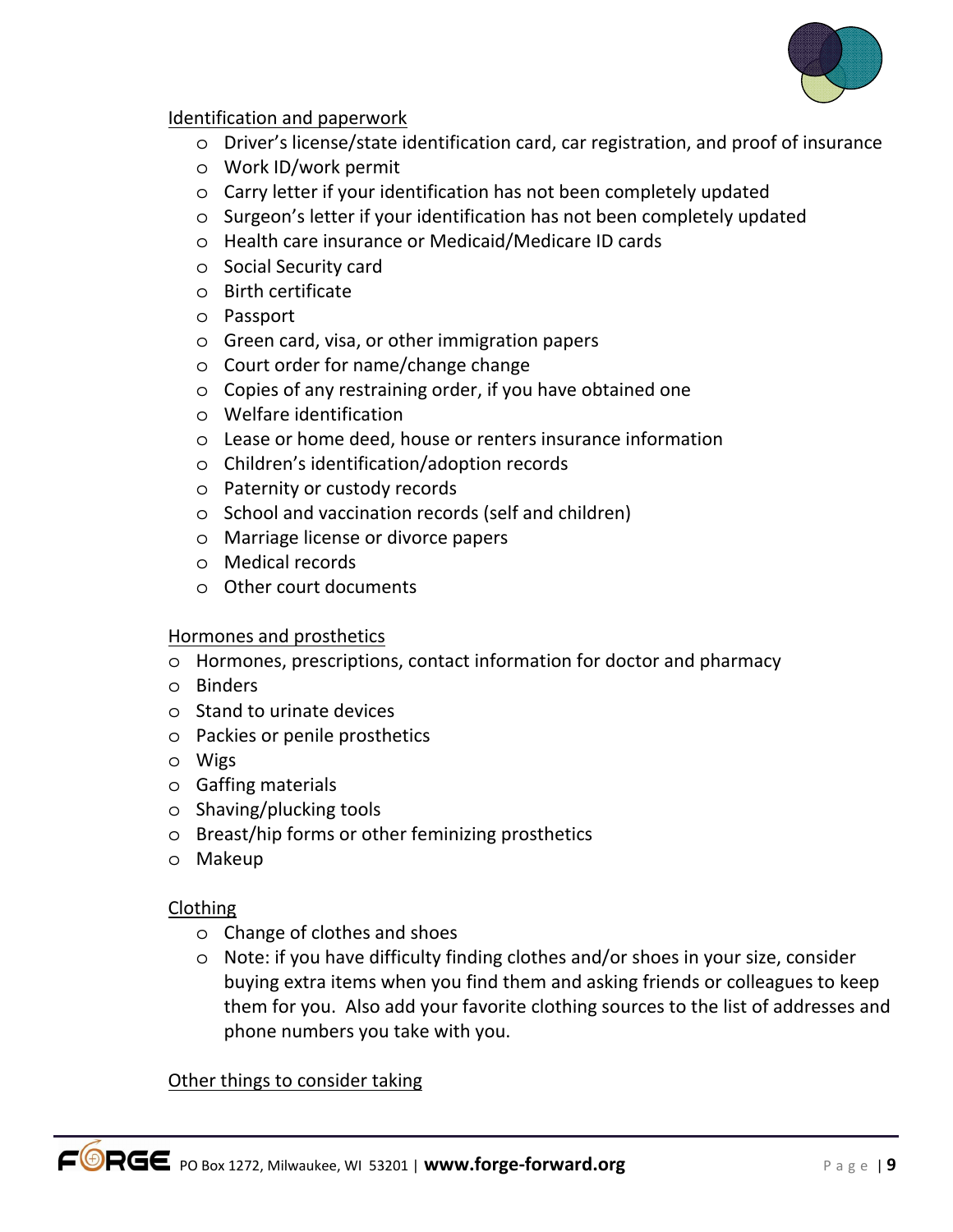

- o Jewelry, personal photographs, and other valuables
- o Personal items that bring you comfort or peace
- o Small saleable items
- o Items of special sentimental value

If you do leave and you have the time, clear the browser history on any computer left where the abuser can access it.

Note that if you want to leave, you do not have to wait for the violence to escalate or something terrible to happen. It's ok for you to go whenever you want to or can.

### **Financial Planning**

Many transgender people are living paycheck (or benefits check) to paycheck and find it extremely difficult to put aside money that can be used in an emergency. Whatever you can put aside, however, even if it is just the change from your pocket every day, will increase your options should the abuse you have experienced gets worse.

Just as important, you can take some steps now to make you safer in the future. Remember that account information now typically includes all uses of your debit card as well as checks, and can be accessed online as well as by mail and in person; if your abuser shares your account(s) or even simply knows your passwords, they/ze/he/she may be able to access information that might help track down where you are if you leave. Therefore, if possible, open a new account that does not have your abuser's name on it, and have the statements sent to an address you do not share with the abuser (such as a post office box). (Alternatively, find an online bank that doesn't send statements at all. Make sure, however, that you use a password your abuser doesn't know and wouldn't guess.) Use only this account if you leave your abuser.

Also pay attention to what happens to paperwork concerning any large asset you both own, such as a house or other property. Abusers may work to put assets in their names only, often offering very convincing reasons why this is a good idea (tax benefits, avoiding potential problems with antagonistic family members, avoiding the confusion that might result if you are planning to change your name, etc.). Given how few transgender people are protected by marriage and/or community property laws, allowing any asset to be held only in your abuser's name may mean you will lose whatever equity you put into the asset. Make sure you consult a trans-knowledgeable lawyer so that assets are held in a way that protects you and your interests.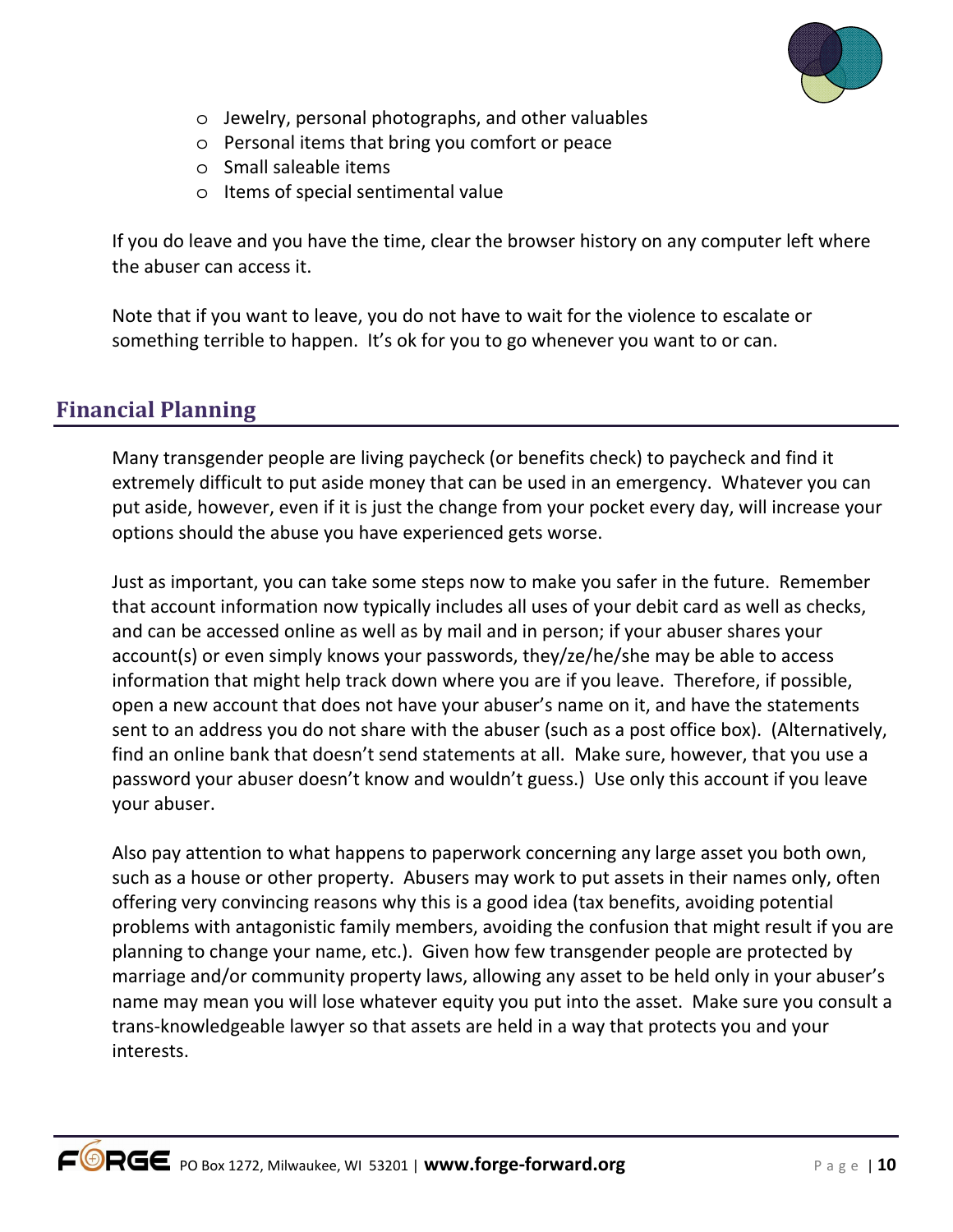

If you hold any joint credit cards with your abuser, find out which ones you are liable for and make sure you monitor how much your abuser charges to them. You can request one free credit report every 12 months by contacting Central Source at www.annualcreditreport.com or calling them at 877-FACT-ACT (322-8228). You may then need to call each credit card issuer to determine how the card is held and what your liability is. If you need to start disentangling yourself from debts your abuser should be responsible for, contact your local credit counseling agency, domestic violence program, or United Way for a referral in your area that can help you begin the process. If you do leave and end up responsible for credit card debt, be sure to contact the issuing company or companies to discuss the situation and see if they will suspend late fees or interest, let you negotiate lower payments, or otherwise accommodate your situation. Any proactive effort you make to address debt problems will result in a better outcome than simply abandoning those accounts and financial responsibilities.

# **Safe Havens**

Transgender people who experience domestic abuse have fewer options for finding safety than most non-transgender (female) victims. Most domestic violence shelters do not house men (non-transgender or transgender), and many will not accept transgender women, either. Some will provide hotel vouchers, but these are typically only for a very few nights. If you live in an area with an LGBTQ anti-violence program (a list is available at http://www.avp.org/storage/documents/NCAVP\_member\_and\_affiliate\_list\_October\_2012.pd f), contact them first, as they may know who might serve you and will advise and advocate for you no matter what other services you may be able to access. If there is no local AVP, you can call the National Domestic Violence Hotline at 1-800-799-SAFE (7233) for a list of local referrals. (Their TTY number is 1-800-787-3224).

Every shelter has a different policy about who they house and what specific requirements need to be met. For example, there is no consensus among shelters as to whether transwomen who live in a female gender role, have identification in their current name and female gender will be allowed access into a women-only shelter. There are also pros and cons about if a transgender person should disclose their trans status to shelter staff (prior to or after being accepted into shelter). Some individuals have found it safer to have disclosed, others have noted it has increased their risk of discrimination or even ability to access shelter services. You will need to make the decision about whether or not you disclose your transgender status/history based on your own values, safety considerations, and what other options, if any, you have.

Options beyond public shelters may be limited, as well. Family members may be estranged, and friends may feel divided loyalties if they are also friends with the abuser. If you need to get out but can't find a place to stay, hospitals, airports, bus terminals, convenience stores, and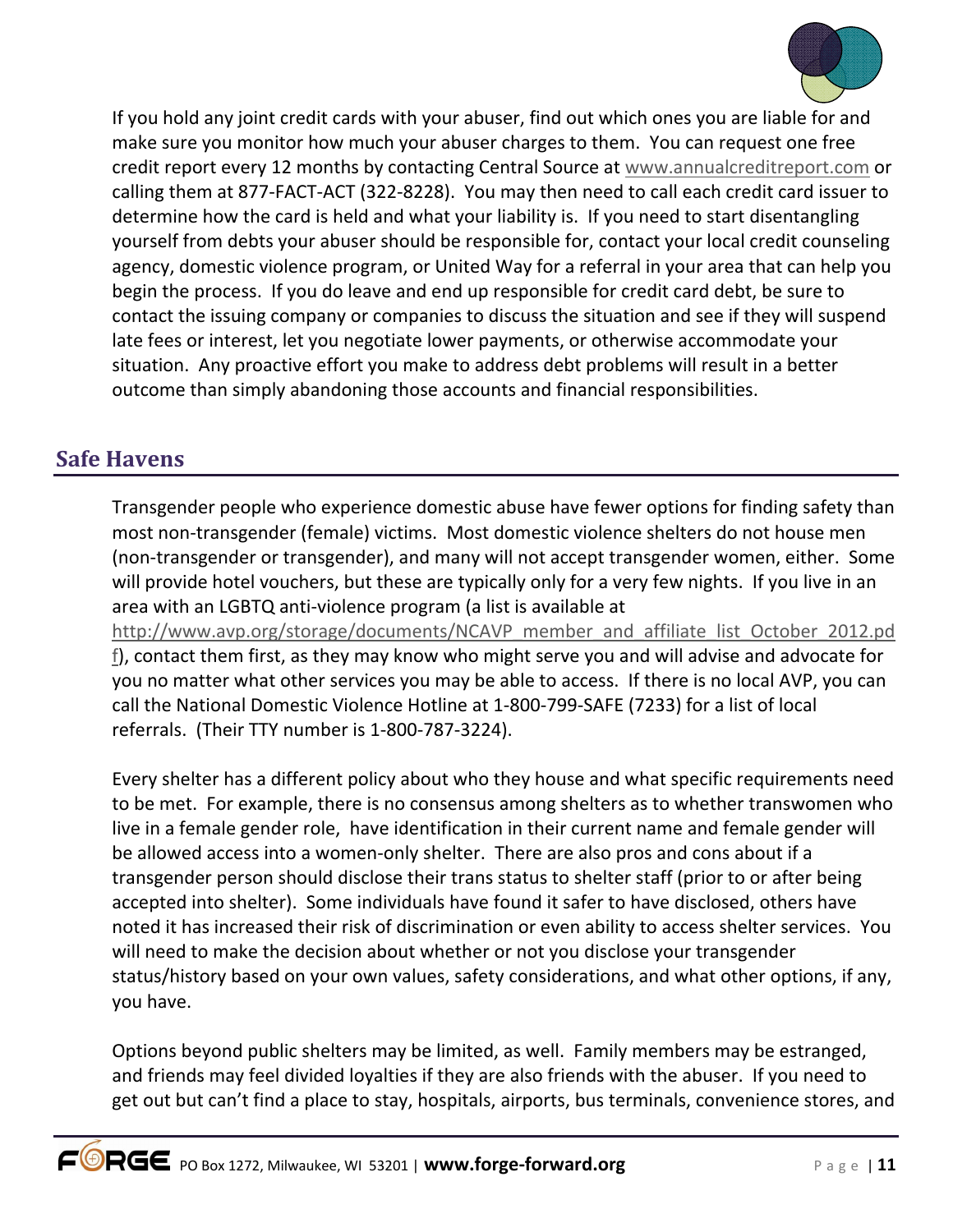

some restaurants are often open 24 hours. If you choose to go to an emergency room, you do not need to go into detail with the staff about your situation, but alerting a triage nurse that you are in flight from your abuser will allow you access to some assistance. Most emergency rooms have social workers on call who are available to help secure shelter, work with police, and contact family or friends. You will also be safe, while you are at the emergency room, which may buy you some time to consider your next steps. If you wish to remain anonymous and/or not contact the police or try to enter an emergency shelter (which are often unprepared to shelter transgender people and/or keep trans people safe), simply ask the triage nurse if you can stay in the waiting room because you are not safe on the street.

Obviously, LGBTQ community centers, transgender support groups, service organizations, and social groups may be unsafe if you leave your abuser and your abuser frequents these settings, as well, or knows that you do. Consider calling ahead and discussing the situation with staff members to problem-solve and/or make emergency plans in case your abuser should seek you out at these sites.

### **Safety in Your New Place**

Abusers tend to be very emotionally tied to their victims, and frequently attempt to find them to "bring them back" if or when they leave. Here are some ways to increase your safety after you have relocated. (If you relocate to a domestic violence shelter, the staff can also help you think about how to stay safe.)

- **Consider getting a restraining order.** If you have not previously done so, now would be a very good time to think about getting a restraining order. See the "Restraining Order" section for more information.
- **Recruit allies.** Give neighbors, any security guards, workplace security or colleagues, landlord or rental property manager and friends a picture of your abuser, tell them that the abuser does not live with you, and ask them to call the police if they see them/zir/him/her near your home. If you have a restraining order against your abuser, by all means share copies of that with others, as it may make them realize the seriousness of your situation and encourage them to help you. Make sure that friends and family members know to never give your new address to the abuser.
- **Revisit your safety plan and repack your emergency safety bag.** Now that you have new surroundings, develop and rehearse a safety plan in the event the abuser shows up at your new home, including an escape route and where you would go in an emergency. Repack an emergency safety bag in case you need to leave suddenly.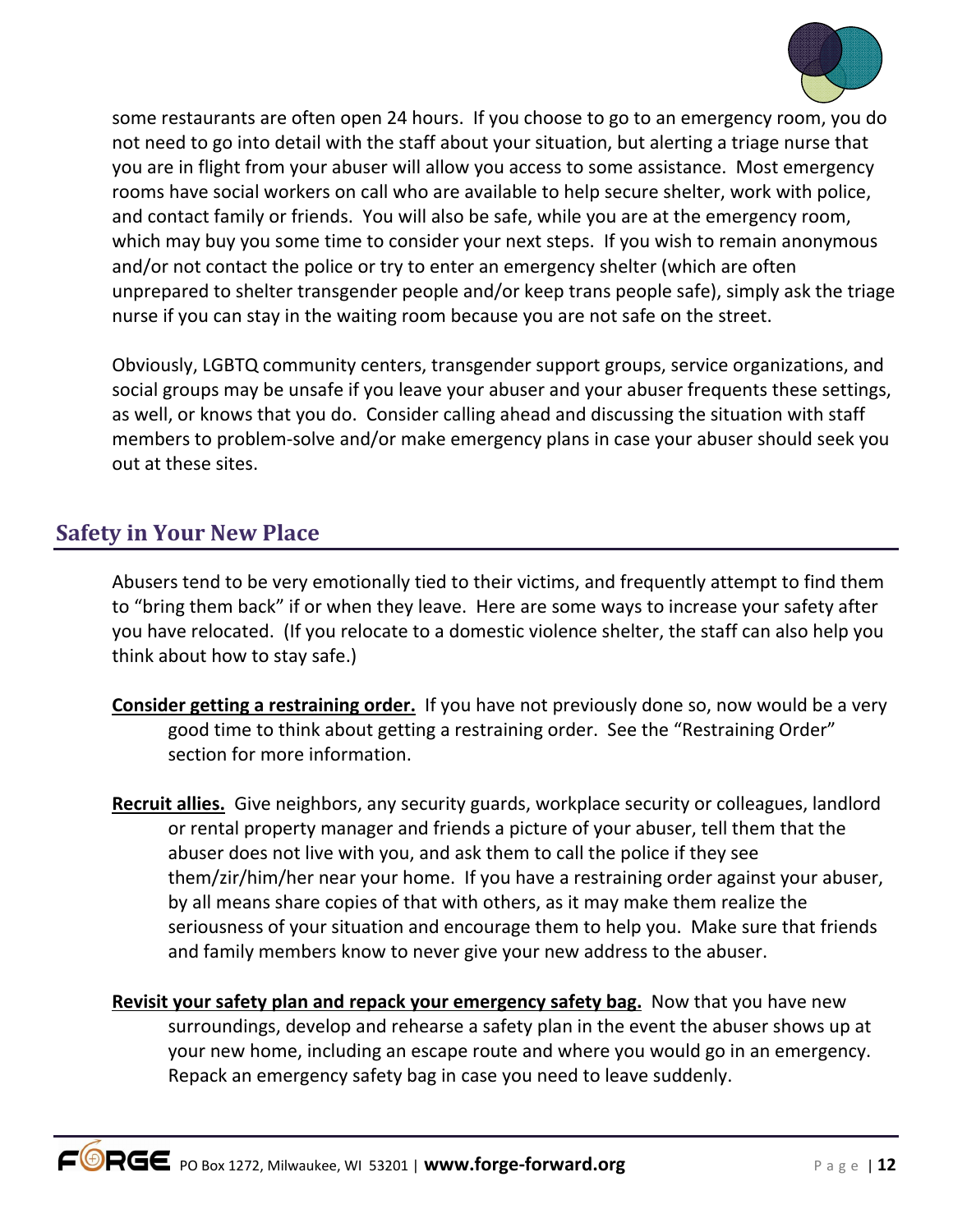

- **Install home security measures.** Add a peephole to outside doors and increase outside lighting if appropriate. Consider an alarm system, security cameras, as well as a smoke alarm and fire extinguishers. Make sure all windows have locks or window bars to prevent them from opening from the outside. If your outside doors are wood, consider replacing them with metal doors. Purchase home rope ladders to be used for escape from a second floor window.
- **Stop your electronic trails.** Change all passwords and PIN numbers, such as on telephones, ATMs, computers, etc. If you have any kind of credit card, bank, or cell phone statements going to the abuser's home, change those immediately by closing the accounts and reopening new ones. If your abuser may be able to track you using the GPS on your cell phone, discontinue using that phone and obtain a new phone and cell phone plan, which might be a limited-use one. Change to an unlisted number. If you cannot afford another phone and cannot borrow one from someone, consider asking police or a domestic violence program if they can give you a free 911 phone that will at least allow you to call police in an emergency. If you are on government assistance programs, you may qualify for a free cell phone with 240 minutes per month through SafeLink (http://www.safelinkwireless.com). An additional benefit of this program is that they don't have billing statements or require a credit check.

If you change your address with the department of motor vehicles, be sure to ask them to use a number other than your Social Security number to identify you, and ask them to code your address to keep it confidential. (You may have to explain that you have a pursuing abuser who you need to shield your new address from.) If your abuser seems to know where you go, there is a possibility that they/ze/he/she may have placed a GPS device on your car or somewhere in your possessions. Carefully go through all your belongings and have your car inspected to see if you can find and then destroy or disable any such device.

- **Screen incoming and outgoing calls.** Use caller ID and voice mail or answering machines to avoid accidentally answering a call from your abuser. If you want to try to block calls coming from telephone numbers you know your abuser might use, read a how-to guide at http://electronics.howstuffworks.com/blocking-incoming-call.htm. To limit how many people know your new number (and can therefore accidentally share it with your abuser), start all calls by dialing \*67 before the number, so that the caller's phone will display only "Blocked Number."
- **Keep records of abuser attempts to contact you.** Keep copies of all emails and phone messages and logs of all of your abuser's attempts to contact you. These may be useful if further legal efforts are necessary.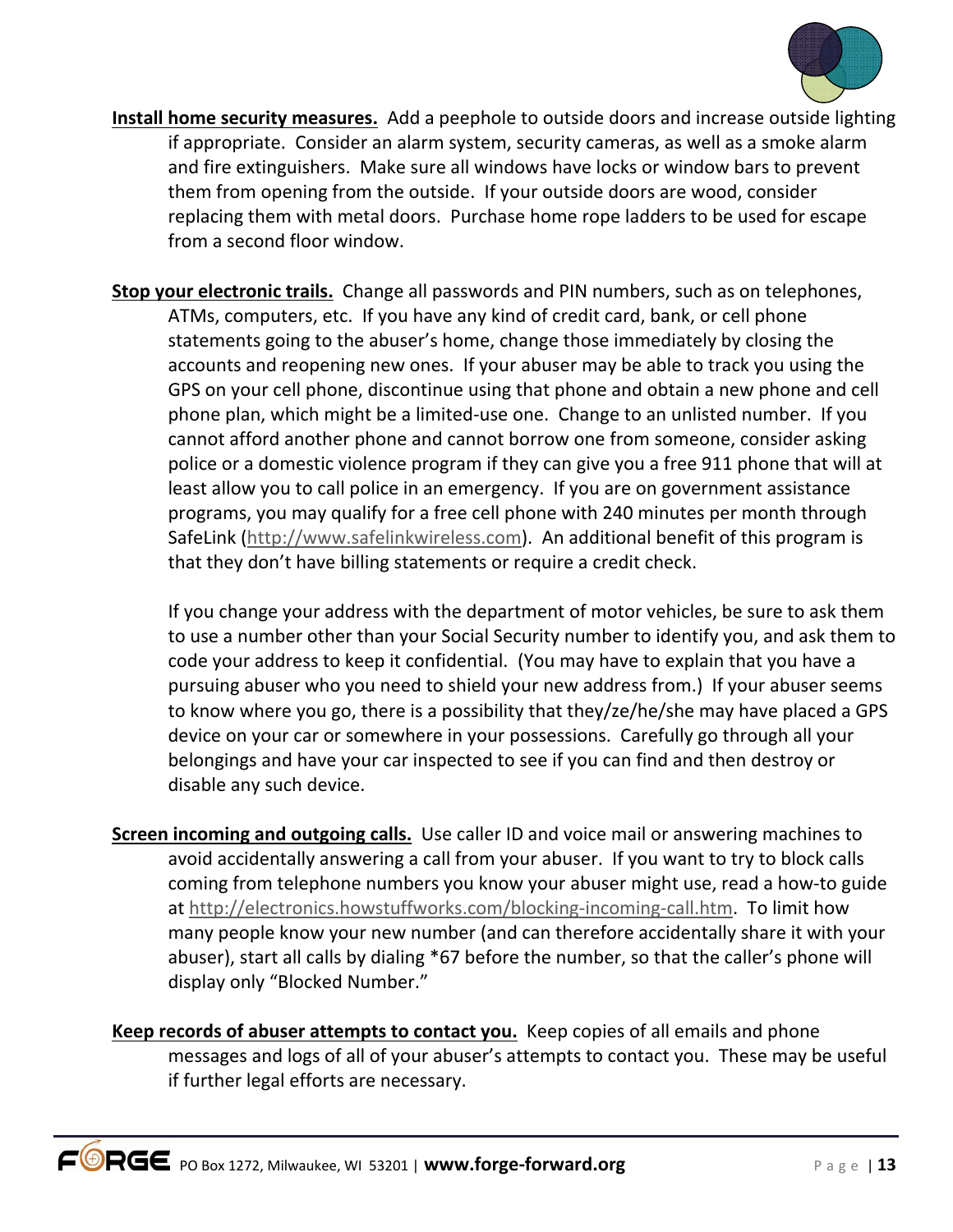

# **Safety on the Job and In Public**

- **Recruit allies.** Abusers commonly come to the workplaces of victims who have left them. If your company or building has security personnel, give them a photograph and name of the abuser and tell them you are not interested in speaking with them/zir/him/her. If you have a restraining order, give security a copy and tell them to call police if the abuser shows up. You may want to do the same with your Human Resources department and/or supervisor. If your abuser has visited your workplace on a friendly basis in the past, you may need to inform your co-workers about your situation and ask them to help. If possible, have someone screen your calls at work, especially if your workplace does not have caller ID.
- **Create a workplace safety plan.** As you did with your home, scout out your workplace to identify where you will go and how you will get help if your abuser shows up. You may need to recruit help from co-workers. Check if your workplace has policies regarding domestic violence and/or workplace violence and remind receptionists not to give out your home address or telephone number to anyone other than authorized individuals. If you encounter resistance from your supervisor or co-workers, consult with a domestic violence program or attorney to see what laws protect you.
- **Vary your route to and from work.** Use a variety of routes and times to arrive and depart work, if you can. Travel with others when possible. Rehearse a safety plan in the event that something were to happen on the way to or from work. If you will be leaving after dark or working late, try to move your car closer to the entrance during lunch or a break, and if possible, leave the building with a co-worker. If you commute by bus, consider getting off at a different stop than your abuser might expect, or only get off when other people are exiting as well.
- **Vary your other routines.** Consider switching your usual grocery store, bank branch, etc. Go at times that are different from what you habitually did when you were partnered with the abuser. Arrange for direct deposit, or ask someone to make deposits for you.

# **Orders of Protection**

All states permit some people to obtain a legal order of protection (also called restraining order, a "stay away" order, and other names) against someone who threatens them. However, state laws differ and some do not cover same-sex couples and/or people with varying household and legal arrangements. You can do an initial check of whether your state's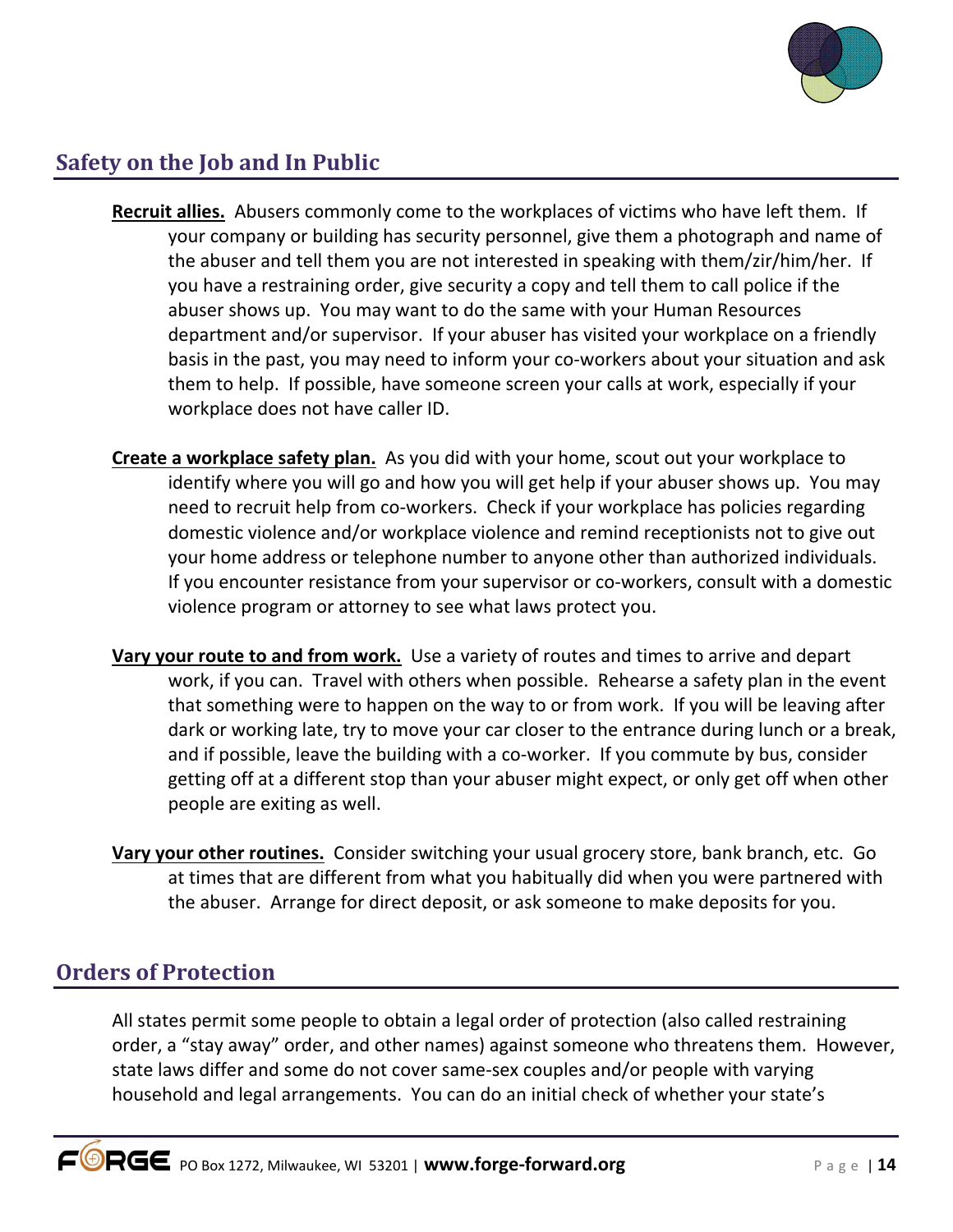

domestic violence order of protection law may cover your situation by checking the chart at http://www.americanbar.org/content/dam/aba/migrated/domviol/pdfs/dv\_cpo\_chart.authch eckdam.pdf

Although procedures for obtaining an order of protection vary from state to state, they all involve contact with the court and, possibly, law enforcement, and some trans people therefore do not wish to try to obtain one. It is also true that the court may not grant you the order, and that the abuser may not obey the order even if it is granted. However, having an order of protection may help get you faster and more cooperative help from law enforcement and other security personnel if your abuser does show up at your home or workplace.

A general description of orders of protection and state-specific information is available at http://www.womenslaw.org/laws\_state\_type.php?statelaw\_name=Restraining%20Orders&sta te\_code=GE (note that some descriptions only describe abusers as "he" which may not correspond with your situation).

#### Most LGBTQ anti-violence programs (a list is available at

http://www.avp.org/storage/documents/NCAVP\_member\_and\_affiliate\_list\_October\_2012.pd f), and most domestic violence programs (The National Domestic Violence Hotline at 1-800- 799-SAFE (7233) can give you local referrals; their TTY number is 1-800-787-3224) can provide advocates and/or advice on how to file for a protective order in your jurisdiction.

If you obtain an order, make sure it is listed in the registries of counties where you live, work, and travel by calling the Clerk of the Court and/or the sheriff's office for each county. Make copies of your order and keep them at work, in your car, and on your person. Give copies to security personnel at home and work.

### **Protecting Children and Pets**

If you have children living with you, they are almost invariably already aware of your partner's anger and/or abuse. They will most likely be less afraid, not more, if you teach them what they can do when you are abused and/or they are afraid.

Therefore, teach them not to get in the middle of a fight between you and your abuser. Develop a signal you can use if you want them to summon help or call 911. Make sure they know their own names, addresses, and phone numbers, and teach them how to call 911 and what to say. If you do not want them calling the police, teach them who else to call. Teach them about where to go to be safer during an incident, based on whether your abuser is likely to go after them as well, or will concentrate on you. You may want to teach them to run to a neighbor's house or nearby public place. Tell them how to call you (including making a collect